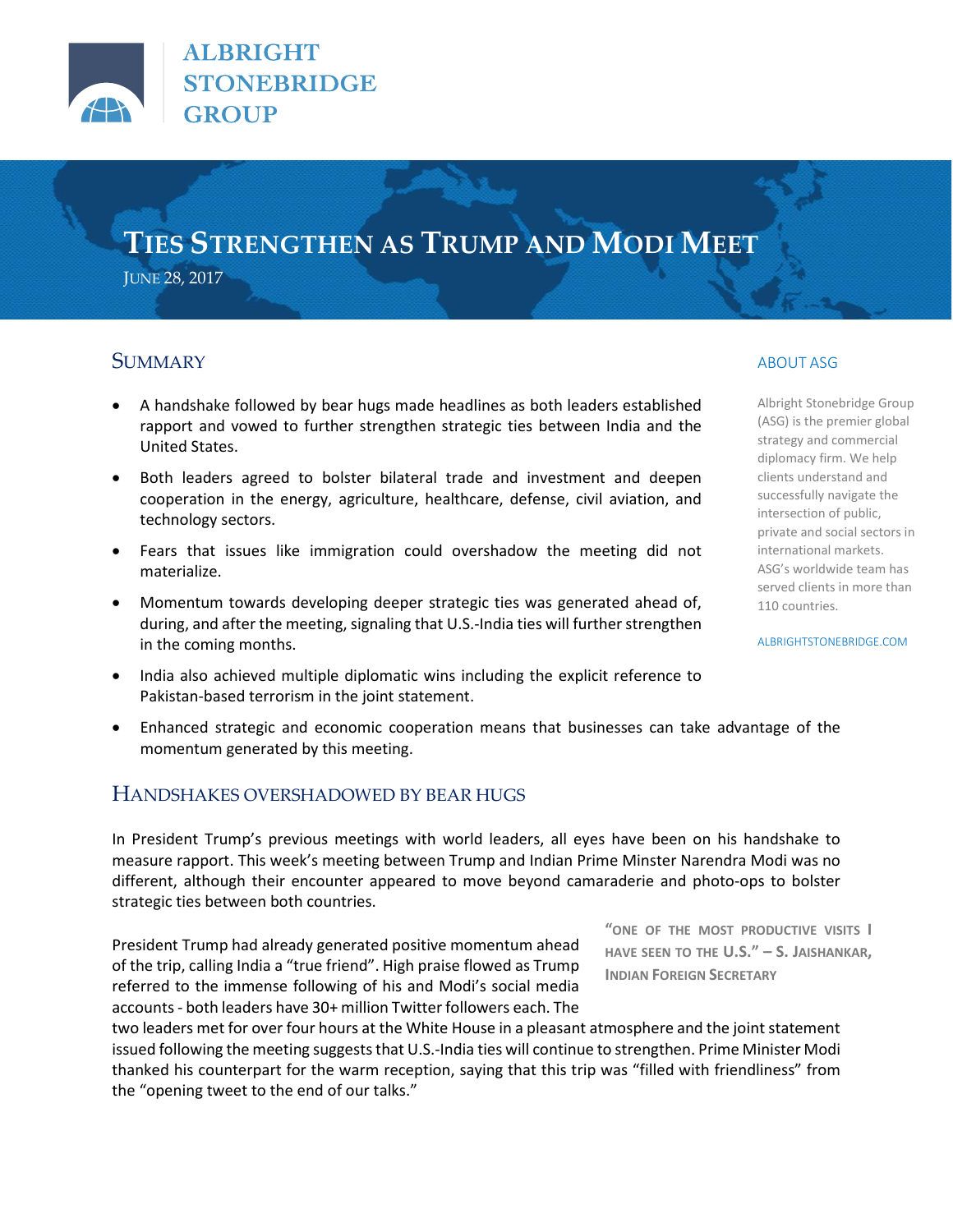Differences on issues related to trade, immigration, and climate change were a cause of concern ahead of the meeting. However, both sides papered over the differences and instead focused on the positives that can be achieved through closer strategic, trade, and business ties between the two countries. Both Trump and Modi also focused on developing a strong personal relationship.

President Trump also congratulated [the](http://www.albrightstonebridge.com/news/asg-analysis-indias-gst-explained) prime minister's efforts to overhaul India's tax code through the [Goods and Services Tax \(GST\),](http://www.albrightstonebridge.com/news/asg-analysis-indias-gst-explained) calling it the "largest tax overhaul in India's history." The [joint statement](https://www.whitehouse.gov/the-press-office/2017/06/26/united-states-and-india-prosperity-through-partnership) also recognized this effort, highlighting that "extensive economic and tax reforms" in both countries will "unlock immense economic opportunities."

#### TRADE AND ENHANCED ECONOMIC TIES A FOCAL POINT OF THE DISCUSSIONS

The United States had a trade deficit of \$24.4 billion with India last year and Indian exports into the U.S. are twice the size of U.S. exports to India. Barriers to trade, particularly in the agricultural sector, and intellectual property rights are viewed as a key barrier to U.S. exports to India. Fears that these issues and the Trump administration's populist "Make America Great Again" economic agenda would clash with Modi's competing "Make in India" did not materialize. Modi argued that "India's interests lie in a strong, and prosperous, and successful America" while "India's development and its growing role at the international level are in the USA's interest."

Businesses in India and the U.S. should feel optimistic following this meeting as both countries agreed to undertake a "comprehensive review of trade relations" and build upon "the principles of free and fair trade." This review will focus on expediting regulatory processes, fostering greater technological cooperation between both countries, and increasing market access in multiple sectors including agriculture, information technology, defense, and manufactured goods.

**BUSINESSES IN INDIA AND THE U.S. SHOULD FEEL OPTIMISTIC FOLLOWING THIS MEETING AS BOTH COUNTRIES AGREED TO UNDERTAKE A "COMPREHENSIVE REVIEW OF TRADE RELATIONS"**

Energy security and closer energy cooperation were also discussed, with the joint statement calling to "elevate cooperation to enhance global energy security." To bolster India's economic growth, the U.S. would enhance its energy exports of natural gas, clean coal, and renewable energy technology to India, as well as the successful purchase of six nuclear reactors from Westinghouse Electric Company.

### MULTIPLE DIPLOMATIC WINS FOR INDIA

Prior to the meeting the U.S. administration approved the sale of 22 Sea Guardian Unmanned Aerial Systems to India and designated Syed Salahuddin, chief of the Kashmiri militant group Hizbul Mujahideen, as a global terrorist. This is a symbolic but significant win for India, which has demanded that the U.S. take a tougher stance on militant groups closely associated with Pakistan's security establishment.

Closer cooperation on terrorism and the need to eliminate safe havens was also discussed during the meeting, with Modi saying that "fighting terrorism and doing away with the safe shelters, sanctuaries, and safe havens will be an important part of our cooperation." The joint statement reflected that sentiment, with the countries calling on Pakistan to "ensure that its territory is not used to launch terrorist attacks on other countries."